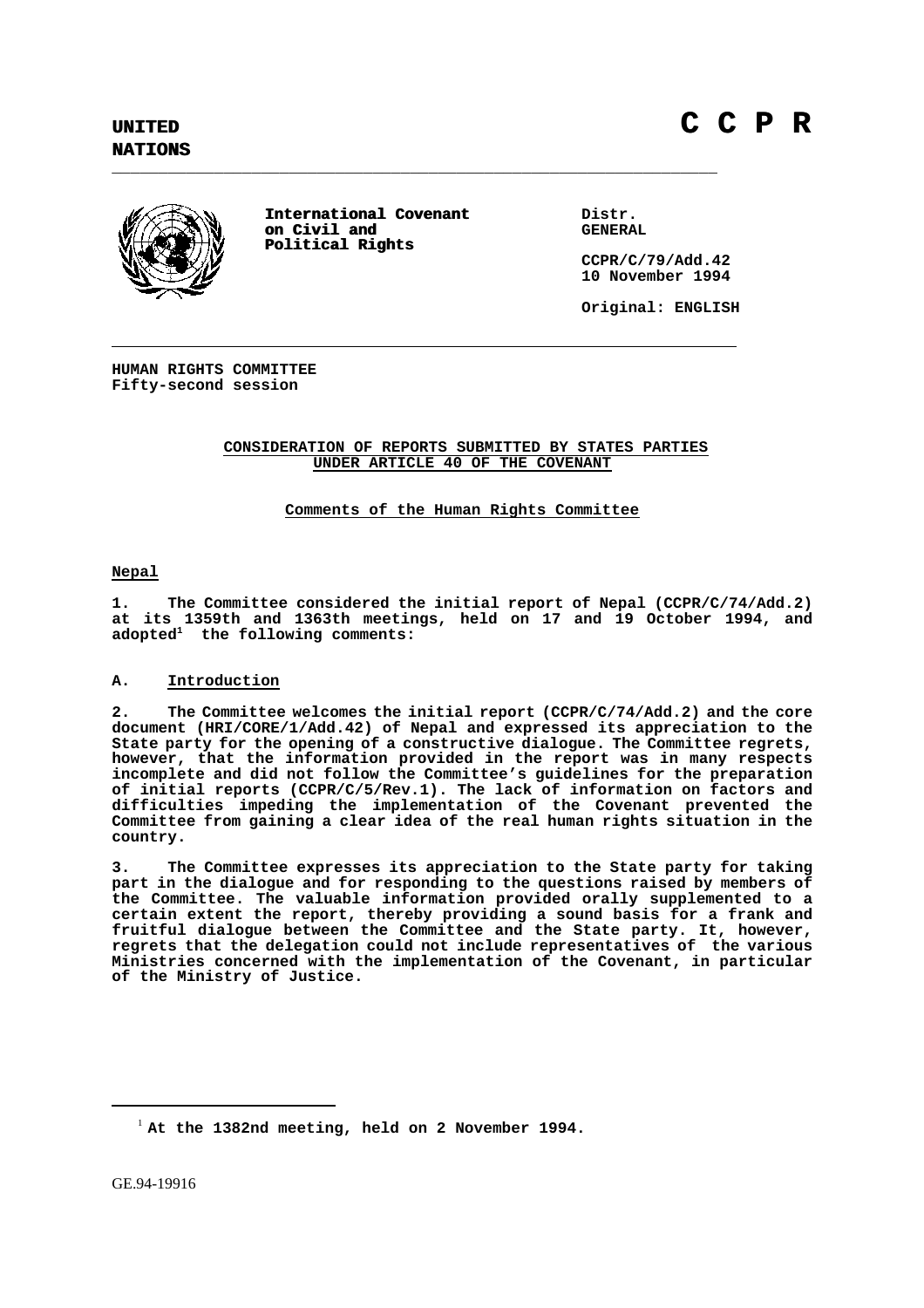# **B. Factors and difficulties affecting the implementation of the Covenant**

**4. The Committee recognizes that Nepal is emerging from a long period of isolation, and that the remnants of authoritarian rule have not yet been overcome. Steps remain to be taken in engaging, consolidating and developing democratic institutions for better implementation of the Covenant. Economic depression, extreme poverty and widespread illiteracy constitute obstacles to the effective implementation of the Covenant.**

### **C. Positive aspects**

**5. The Committee welcomes the efforts undertaken by the State party to establish democratic institutions and multipartism as well as its declared commitment to the rule of law and the independence of the judiciary. It takes note, in particular, of the adoption of a new Constitution which provides the basis for a parliamentary system of government based on multi-party democracy as well as for an independent Supreme Court. The right of citizens to petition the Supreme Court to challenge laws which violate human rights and the use of this right is particularly welcomed. The Committee also notes with satisfaction that Nepal has recently acceded to a number of international human rights instruments, including the first Optional Protocol to the Covenant.**

#### **D. Principal subjects of concern**

**6. The Committee notes that the status of the Covenant within the legal system is unclear and that the necessary steps to adopt legislative and other measures necessary to give effect to the rights recognized in the Covenant have not yet been taken. Furthermore, a significant gap exists between provisions of the Constitution and other legal norms on the one hand, and their application in practice, on the other. Accordingly, there is a need to clearly define the place of the Covenant within the Nepalese legal system to ensure that domestic law are applied in conformity with the provisions of the Covenant and that the latter can be invoked before the courts and applied by the other authorities concerned. The lack of publicity given to the provisions of the Covenant and the Optional Protocol is also a matter of concern. Since provisions of the Constitution seem to provide rights and freedoms to citizens only, the Committee draws the State party's attention to its obligations to ensure to all individuals within its jurisdiction the rights and freedoms recognized in the Covenant.**

**7. The Committee notes that the non-discrimination clauses in article 11 of the Constitution do not cover all the grounds provided for in articles 2 and 26 of the Covenant. It is particularly disturbed by the fact that the principle of non-discrimination and equality of rights suffers serious violations in practice and deplores inadequacies in the implementation of the prohibition of the system of castes. The persistence of practices of debt bondage, trafficking in women, child labour, and imprisonment on the ground of inability to fulfil a contractual liability constitute clear violations of several provisions of the Covenant.**

**8. The Committee expresses its concern over the situation of women who, despite some advances, continue to be de jure or de facto the object of discrimination as regards marriage, inheritance, transmission of citizenship to children, divorce, education, protection against violence, criminal justice, and wages. The Committee is also concerned that the average life expectancy of women is shorter than that of men. It regrets the high proportion of women prisoners sentenced for offences resulting from unwanted pregnancies.**

**9. The Committee deplores the lack of clarity of the legal provisions governing the introduction and administration of a state of emergency, particularly article 115 of the Constitution, which would permit derogations contravening the State party's obligations under article 4, paragraph 2, of the Covenant.**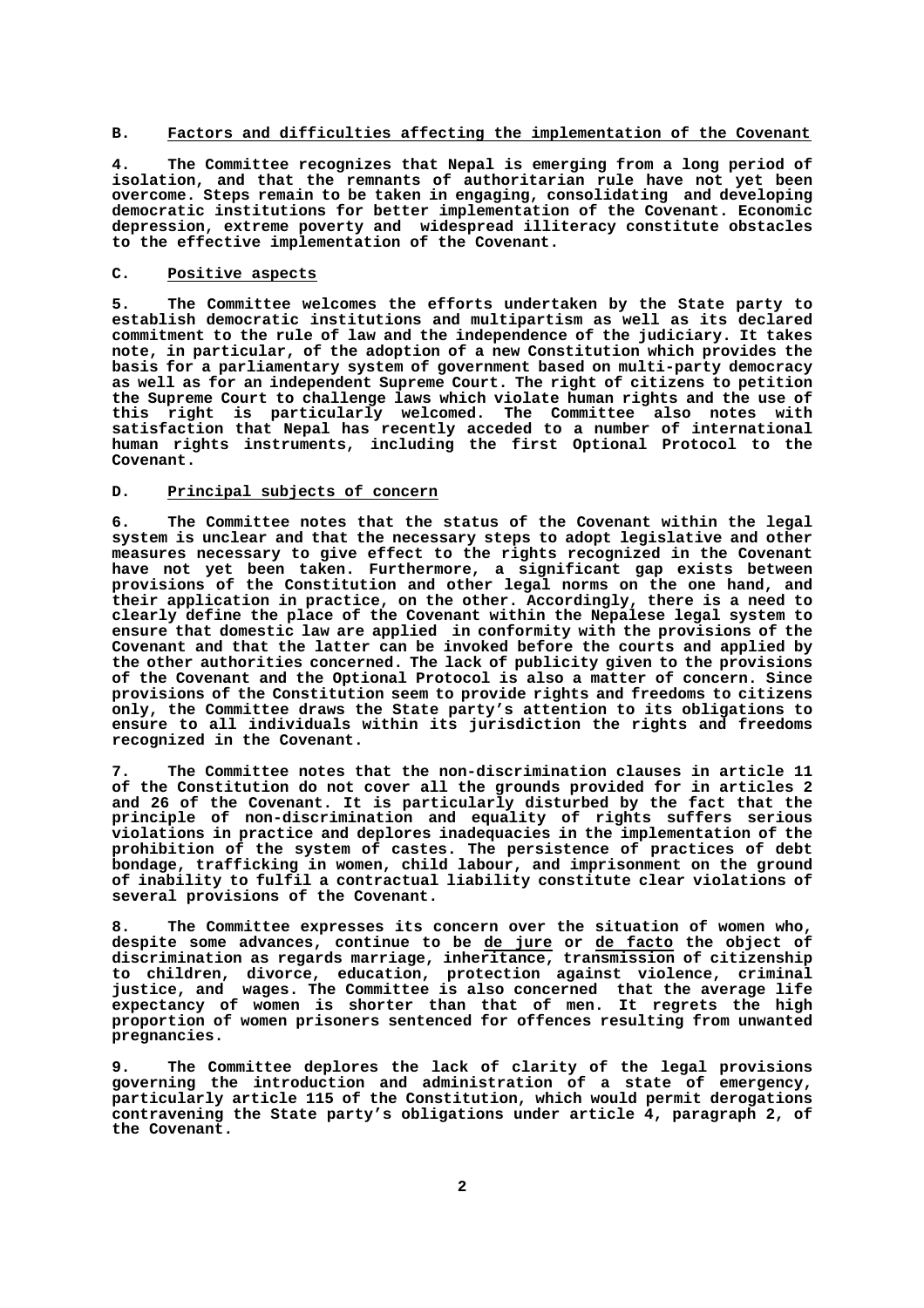**10. The Committee is deeply concerned with the cases of summary and arbitrary executions, enforced or involuntary disappearances, torture and arbitrary or unlawful detention committed by members of the army, security or other forces during the period under review which have been brought to its attention. It deplores that those violations were not followed by proper inquiries or investigations, that the perpetrators of such acts were neither brought to justice nor punished, and that the victims or their families were not compensated. It regrets that the draft bills against torture and illtreatment of the person as well as on the compensation of victims of torture, have not yet been adopted. Moreover, the quasi judicial authority of the Chief District Officer and the insufficient protection of the independence of the judiciary undermines the efforts aimed at preventing the occurrence of similar acts.**

**11. The Committee notes with concern the excessive restrictions on the right to freedom of expression and information and the restrictions which apply to the manifestation of religion and to change of religion.**

#### **E. Suggestions and recommendations**

**12. The Committee recommends that the legislative reforms presently under way in Nepal be expanded and intensified in order to ensure that all relevant legislation be in conformity with the Covenant. It emphasizes the need for the provisions of the Covenant to be fully incorporated into domestic law and made enforceable by domestic courts. Necessary steps should be taken to give effect to the rights recognized in the Covenant. The text of the Covenant and the first Optional Protocol should be translated into all languages spoken in Nepal, widely publicized and included in school curricula, to ensure that the provisions of these instruments are widely known to members of the legal profession, the judiciary and law enforcement officials, as well as to the general public. The legal profession and non-governmental organizations should be encouraged to contribute to the process of reform.**

**13. The Committee stresses the need to take appropriate action in order to ensure the effective application of articles 2 and 3 of the Covenant, particularly through the adoption of administrative and educational measures designed to eliminate traditional practices and customs detrimental to the well-being and status of women and vulnerable groups of the Nepalese society.**

**14. The Committee recommends that appropriate information be gathered and educational measures be taken to eradicate practices of debt bondage, trafficking in women and child labour. Prison reforms now envisaged should be accelerated.**

**15. The Committee recommends that the authorities adopt legislation to bring its domestic legal regime into harmony with its obligations under article 4, paragraph 2, of the Covenant.**

**16. The Committee urges the Government of Nepal to take all necessary measures to prevent extra-judicial and summary executions, enforced or involuntary disappearances, torture and degrading treatment and illegal or arbitrary detention. The Committee recommends that all such cases be systematically investigated in order to bring those suspected of having committed such acts before the courts and that the victims be compensated.**

**17. The Committee recommends that Nepal studies measures directed towards the abolition of the death penalty, and give consideration to accession to the Second Optional Protocol.**

**18. The Committee also recommends that necessary measures be taken by the Government to give effect to the separation of executive and judicial functions and to ensure the full independence and proper functioning of the judiciary. The texts of the draft bills against torture and ill-treatment of the person as well as on compensation of victims of torture should be brought into line with the provisions of the Covenant and adopted as soon as possible. Specifically targeted training courses on human rights for law enforcement**